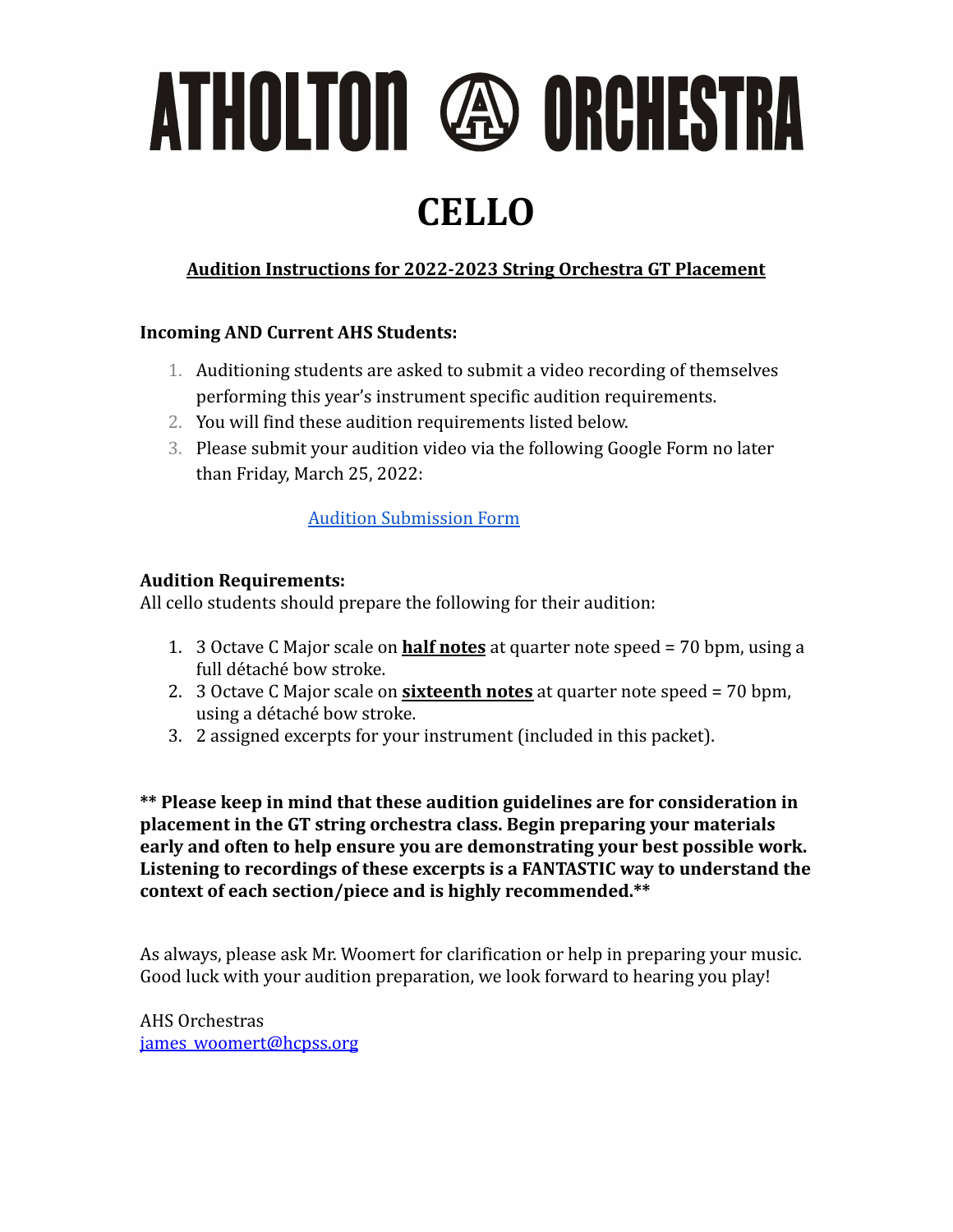# ATHOLTON **49 ORCHESTRA**